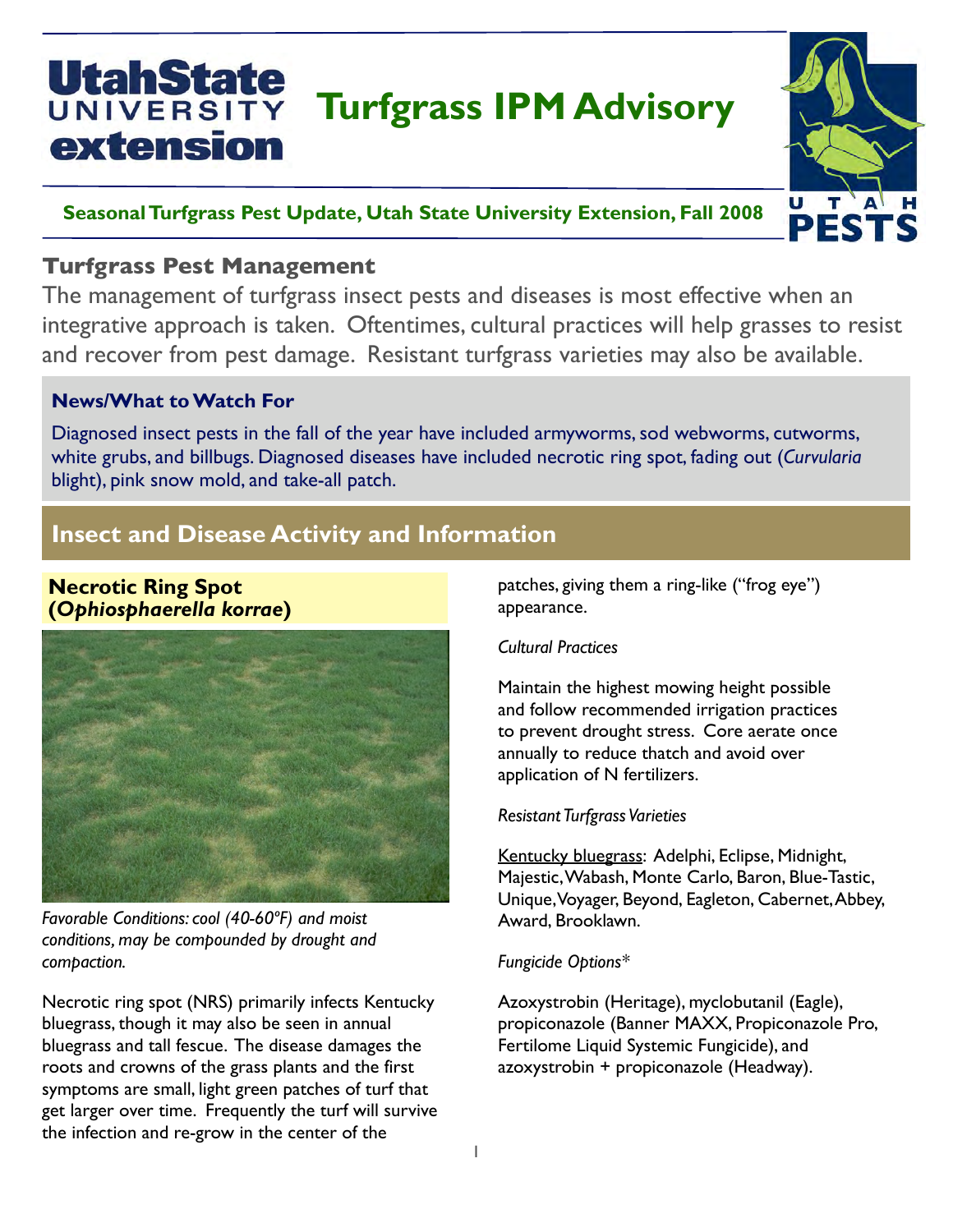# **Pink Snow Mold (***Microdochium nivale)* **Fading Out (***Curvularia* **spp.)**



*Favorable Conditions: cool (40-60ºF) and moist conditions, neutral to alkaline soils, high N applications in the fall.*

Pink snow mold (PSM) can affect all cool-season turfgrasses, but damages bentgrass and annual bluegrass most severely. Snow cover is not necessary for PSM to occur, so it may be seen in the fall, but is more prevalent in the spring. Where recurrence is severe, preventative fungicide applications may be made in the fall. Symptoms include well-defined, circular patch clusters and white-pink mycelium on infected leaf blades. Patches of dead, matted leaf blades may also be visible. **PSM has been identified in Cache County this fall.**

#### *Cultural Practices*

The last mowing of the season should be short  $(1 \frac{1}{2})$ to 2 inches) and the clippings should be removed. If there is PSM damage in the spring, recovery will be quickened by raking and/or mowing to aerate the matted turf.

#### *Resistant Turfgrass Varieties*

Perennial ryegrass: Delray; Chewings fescue: Atlanta, Ruby; Red fescue: Dawson.

#### *Fungicide Options\**

Tetrachloroisophthalonitrile (Daconil), azoxystrobin (Heritage), PCNB, or combination products (Instrata).



F*avorable conditions: cool (50-75ºF) and moist conditions, shade, closely mowed turf, high rates of N fertilization.*

This disease primarily affects Kentucky bluegrass. Circular or elongated purplish spots with straw colored centers appear on leaf blades, sheaths and stems. Crowns and roots may also be affected with dark brown rot. Patches of dead or dying grass can coalesce and may be mistaken for drought stress.

#### *Cultural Practices*

Reduce shade where possible. Improve aeration and drainage and control thatch. Mow as high as possible and do not exceed recommended rates of N fertilization.

#### *Resistant Turfgrass Varieties*

Kentucky bluegrass: Adelphi, Bristol, Eclipse, Enmundi, Majestic, Mona, Nugget, and Somerset.

#### *Fungicide Options\**

Fungicides are rarely needed to control melting out. However, if the disease has occurred repeatedly in the same areas over a number of years, a fungicide may be warranted. Tetrachloroisophthalonitrile (Maxide, Ferti-Lome), combination product (Triathlon).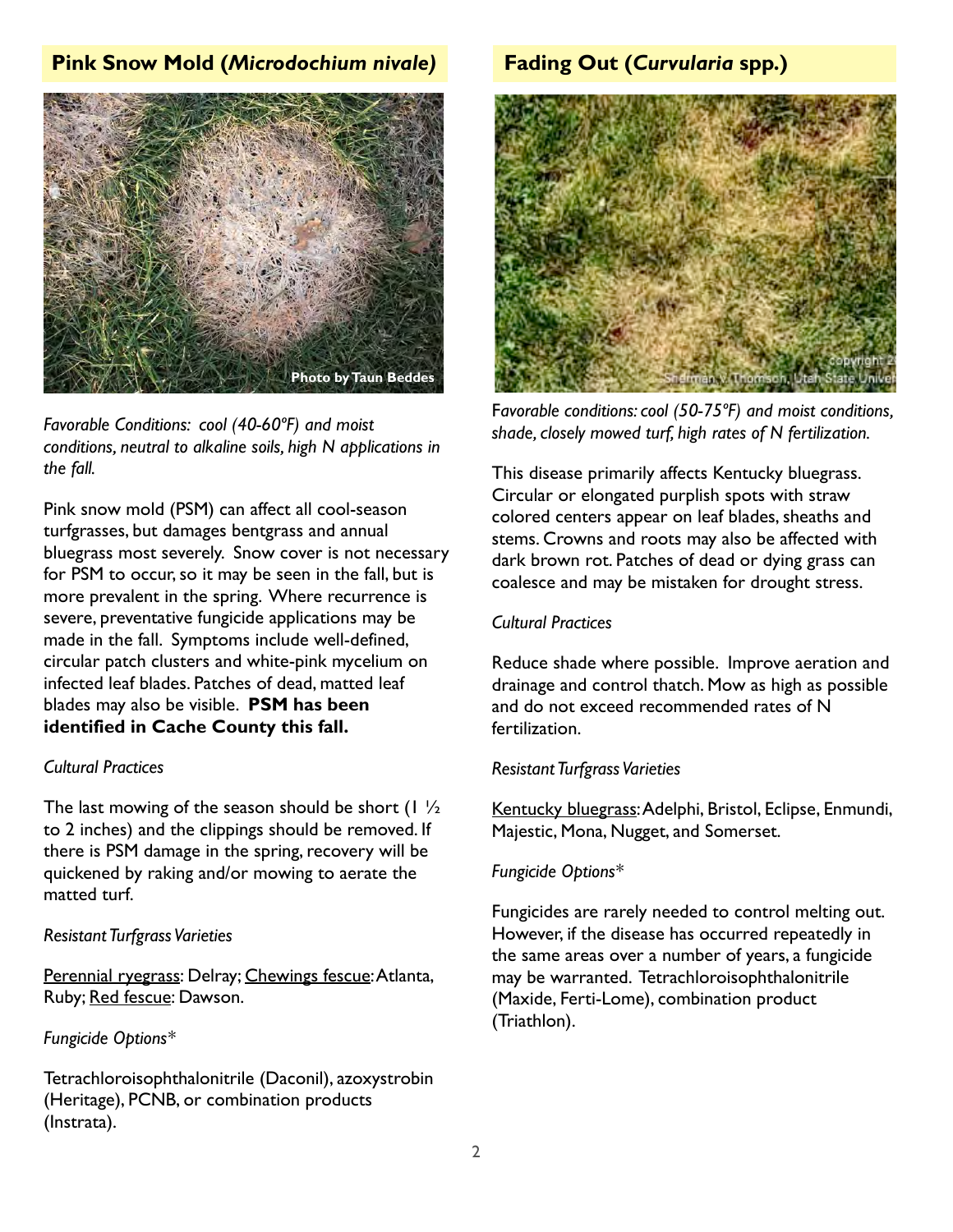

**Sod Webworm (***multiple species***) White Grubs (***multiple species***)**

*Life Cycle: two generations per year for the most part, though one to four are possible depending on species.*

Sod webworm (SW) damage is inflicted by the larvae of the moths which feed on turfgrass blades. Blades are chewed off just above the crown. General thinning may be followed by brown patches in the area. Heavy infestations can kill grass, with peak damage occurring in summer and early fall.

#### *Cultural Practices*

Properly irrigating and fertilizing turfgrass will help the grass to resist and recover from SW damage. Overly irrigating and/or fertilizing will predispose the grass to insect outbreaks.

#### *Resistant Turfgrass Varieties*

Endophtyte enhanced perennial ryegrasses and fescues show some resistance to SW.

#### *Insecticidal Products\**

Spinosad (Conserve), *Bacillus thuringiensis* (Bt, Deliver), *Steinernema carpocapsae* (Biosafe, Biovector, Exhibit), azadirachtin (Ornazin).



*Life Cycle: Japanese beetles (Utah County) and masked chafers have one generation per year, May/June beetles have one generation every three years.*

White grubs (WG) are the larvae of one of several different beetles in Utah. Damage occurs when the roots of the grass plant are chewed off just below the soil surface or thatch layer. Early damage is consistent with drought symptoms. As damage increases, the grass can feel spongy and will easily pull away from the soil surface. Secondary pests such as birds and raccoons may prey on WG in a lawn.

#### *Cultural Practices*

Properly irrigating and fertilizing turfgrass will help the grass to resist and recover from WG damage. Overly irrigating and/or fertilizing will make the lawn more attractive to white grub adults.

#### *Resistant Turfgrass Varieties*

The fine and tall fescues are less susceptible to WG damage than Kentucky bluegrass.

#### *Insecticidal Products\**

Imidacloprid (Merit), *Bacillus thuringiensis* (Bt, Deliver), *Steinernema carpocapsae* (Biosafe, Biovector, Exhibit), azadirachtin (Ornazin).